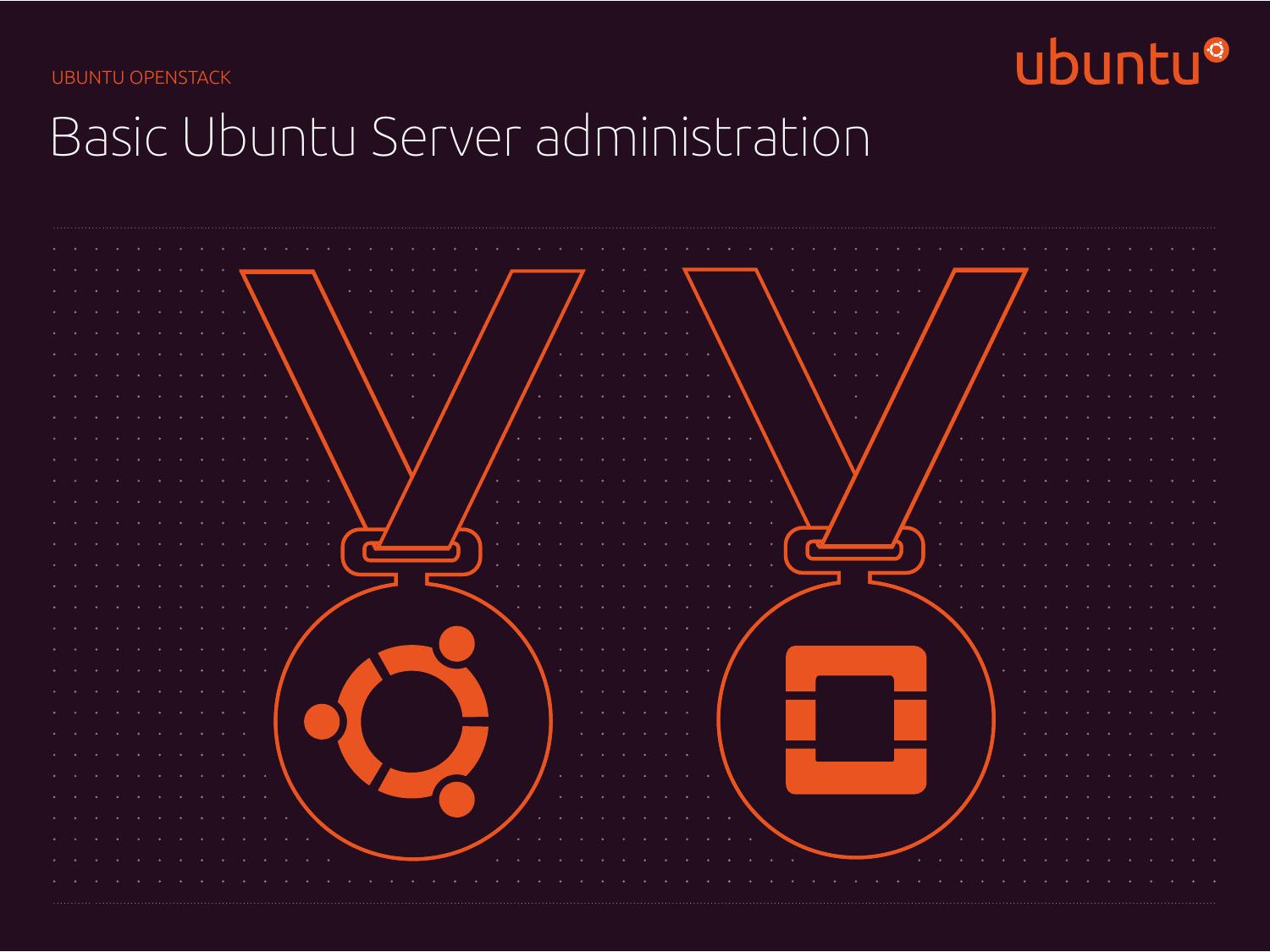## Learn from the best

You've decided to install the most widely deployed guest operating system in most public clouds and now you need to learn how to make the most of it. The basic Ubuntu Server administration Training Programme is an intensive three day, hands-on course that will give you the best foundation for setting up a nd running Ubuntu Server.

The three day training course will cover everything you need to know to administer an Ubuntu Server system. Starting with a preinstalled Ubuntu Server, you login as guest, and your instructor will lead you through the basic concepts of the Linux file system, command line interface, user management, and user security. You will also learn the fundamentals of system initialization, process and software management, storage, networking, and system monitoring.

All sessions are a combination of instruction and lab work.

#### Schedule: Day 1-3: Lecture/hands-on exercises

#### Level required:

Basic understanding of Linux/Unix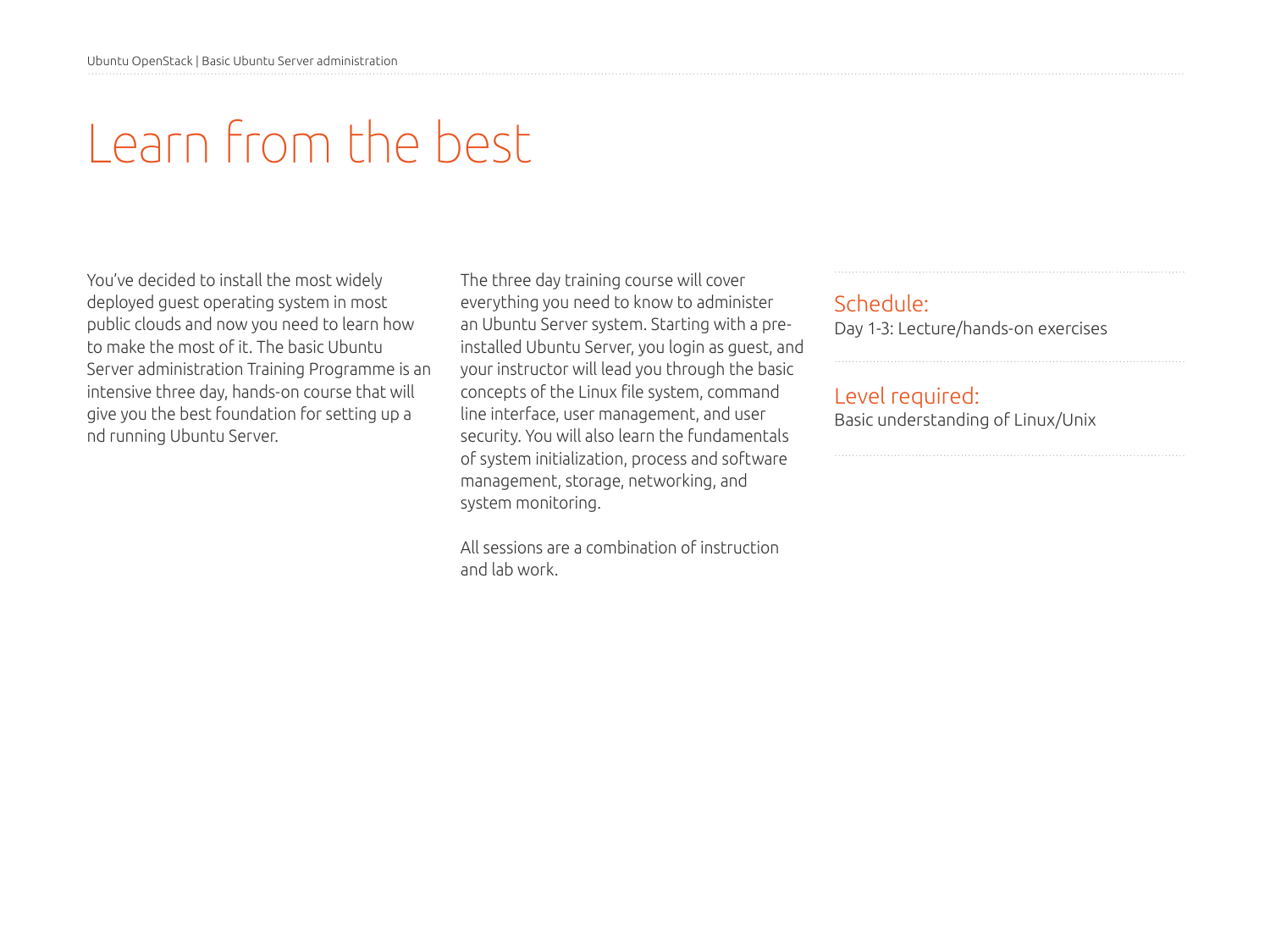# Administration of an Ubuntu Server system

Students should complete the course with a comprehension of the following lessons:

#### Section 1: Introduction

- What is Ubuntu
- CLI Environment

#### Section 2: Basic linux concepts

- Linux filesystem hierarchy
- Storage
- Identity
- System initialization

#### Section 3: Networking

• Basic Networking

### Section 4: Administration basics

- Process management
- Software management
- Installation of Ubuntu
- Troubleshooting basics